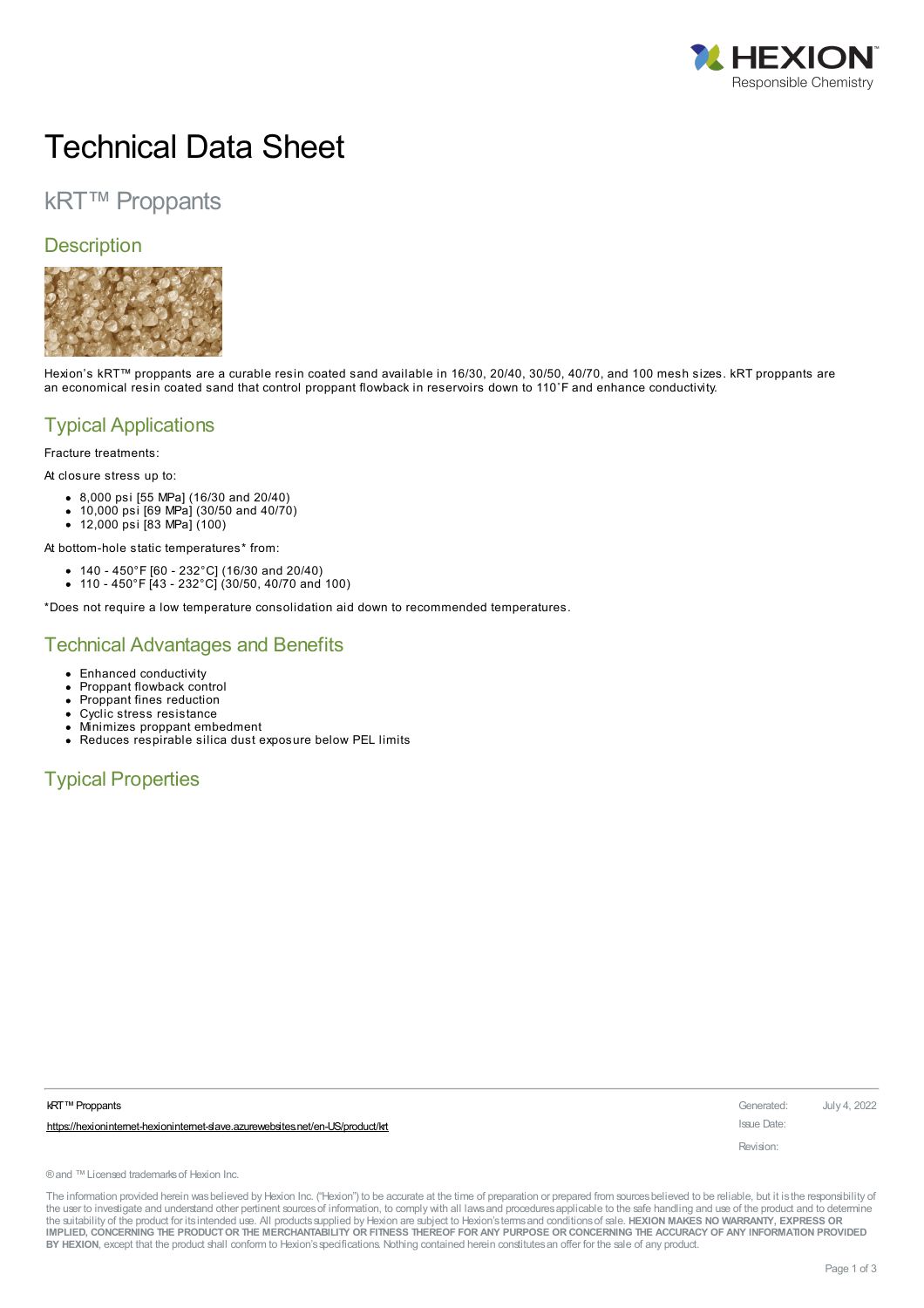| Property                                 | Value                                                                                                                                             | <b>Unit</b>                    |
|------------------------------------------|---------------------------------------------------------------------------------------------------------------------------------------------------|--------------------------------|
| Specific Volume                          | 0.381 [0.0457], 0.383 [0.0459], 0.382 [0.0458], 0.382 [0.0458], 0.383 [0.0459]                                                                    | cm <sup>3</sup> /g<br>[gal/lb] |
| <b>API Mesh Size</b>                     | 16,30, 20/40, 30/50, 40/70, 100                                                                                                                   |                                |
| <b>Bulk Density</b>                      | 1.50 [12.6], 1.56 [13.0], 1.44 [12.0], 1.40 [11.7], 1.42 [11.9]                                                                                   | g/cm <sup>3</sup><br>[lb/gal]  |
| Color                                    | tannish to grayish                                                                                                                                |                                |
| Compatibility                            | Fully compatible with most commonly used fracturing fluids, both water and oil-based systems. Testing with fluids prior to<br>pumping is advised. |                                |
| Composition                              | resin coated, northern white frac sand                                                                                                            |                                |
| Particle Size Distribution               | meets or exceeds API RP 19C                                                                                                                       |                                |
| <b>Physical State</b>                    | solid granule                                                                                                                                     |                                |
| Pipe Fill Factor                         | 0.665 [0.0796], 0.641 [0.0768], 0.694 [0.0832], 0.714 [0.0855], 0.704 [0.0840]                                                                    | cm <sup>3</sup> /g<br>[gal/lb] |
| Resin Type                               | thermosetting, curable                                                                                                                            |                                |
| Solubility in Water, Brine & HCl         | 0.0                                                                                                                                               | weight %                       |
| Solubility in HCl/HF acid, API RP<br>19C | $<  -3$                                                                                                                                           | weight%                        |
| Solubility In Oil                        | 0.0                                                                                                                                               | weight%                        |
| Specific gravity                         | 2.62, 2.61, 2.62, 2.62, 2.61                                                                                                                      |                                |
| Turbidity                                | < 250                                                                                                                                             | NTU (FTU)                      |

### Technical Considerations

Grain-to-grain contact must occur and closure stress must be applied during the cure period for proper bonding

| kRT™ Proppants                                                               | Generated:  | July 4, 2022 |
|------------------------------------------------------------------------------|-------------|--------------|
| https://hexionintemet-hexionintemet-slave.azurewebsites.net/en-US/product/kt | Issue Date: |              |
|                                                                              | Revision:   |              |
| ® and ™ Licensed trademarks of Hexion Inc.                                   |             |              |
|                                                                              |             |              |

The information provided herein wasbelieved by Hexion Inc. ("Hexion") to be accurate at the time of preparation or prepared from sources believed to be reliable, but it is the responsibility of<br>the user to investigate and IMPLIED, CONCERNING THE PRODUCT OR THE MERCHANTABILITY OR FITNESS THEREOF FOR ANY PURPOSE OR CONCERNING THE ACCURACY OF ANY INFORMATION PROVIDED **BY HEXION**, except that the product shall conform to Hexion'sspecifications. Nothing contained herein constitutesan offer for the sale of any product.